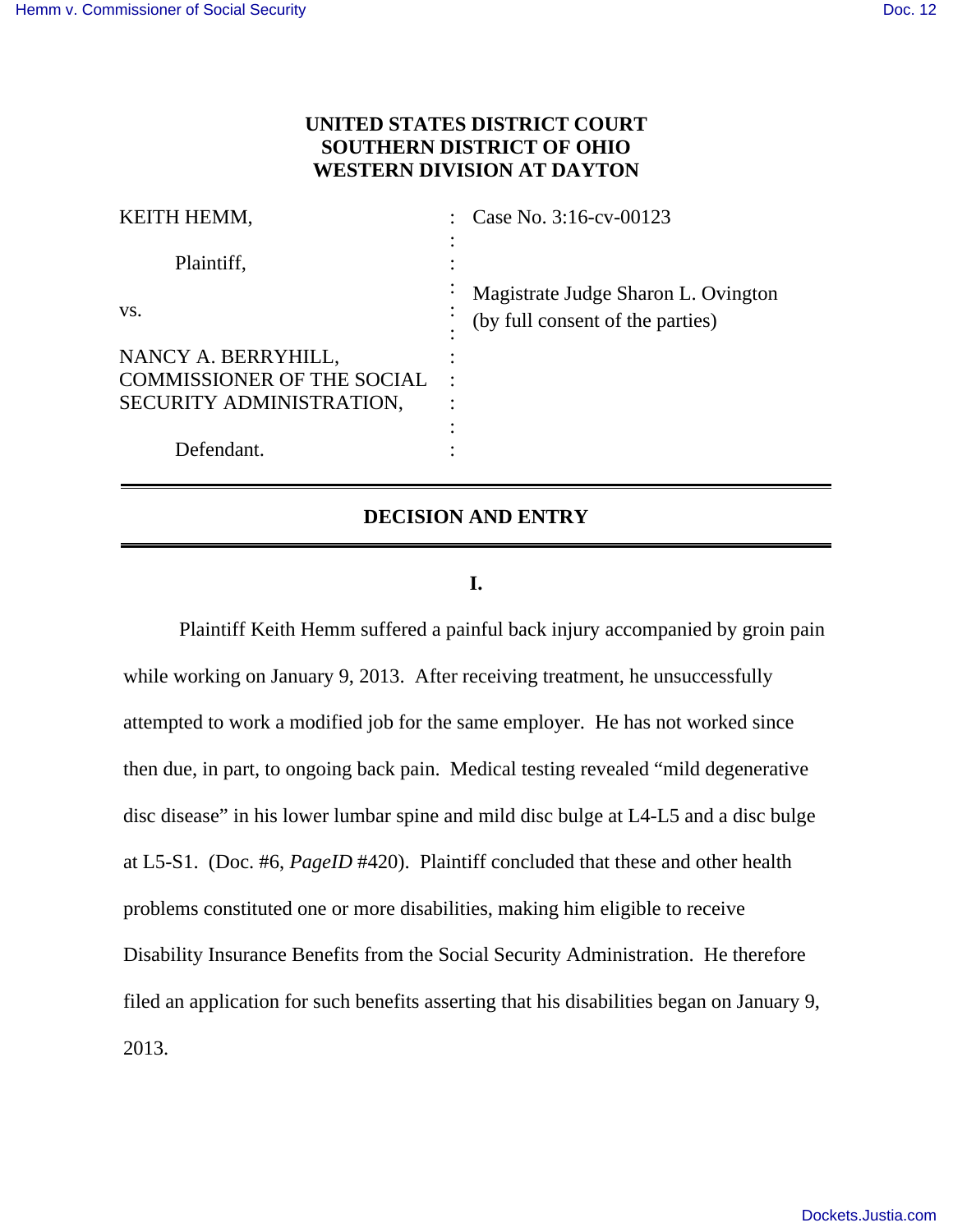The Social Security Administration—through the decision of Administrative Law Judge (ALJ) Theodore W. Grippo—determined that Plaintiff was not under a disability and, consequently, was not eligible to receive Disability Insurance Benefits.

 Plaintiff brings the present case challenging ALJ Grippo's non-disability decision on the ground that he erred by rejecting the medical opinions of Family Nurse Practitioner–Certified (FNP-C) Alissa McDivitt, FNP-C, and certified nurse practitioner (CNP) Karmen Arnett. Plaintiff raises additional challenges based on the ALJ's (1) failure to prove there are a significant number of jobs available for someone with Plaintiff's limitations; (2) improper evaluation of Plaintiff's credibility; and, (3) failure to fulfill his duty to fully develop the record. Plaintiff seeks an order remanding this matter to the Social Security Administration for payment of benefits or for further proceedings.

 The Commissioner finds no error in the ALJ's decision and contends that substantial evidence supports the ALJ's findings. The Commissioner therefore asks the Court to affirm the ALJ's non-disability decision.

#### **II.**

On the date Plaintiff's asserted disabilities began, he was 43 years old. He was therefore considered a younger person under Social Security law. He had a high school education and worked in the past as a warehouse manager.

Before issuing his decision, ALJ Grippo held a hearing during which Plaintiff was represented by an attorney. Plaintiff testified that he stopped working on January 9, 2013 after he "had a pop" in his back that caused pain into his groin. (Doc. #6,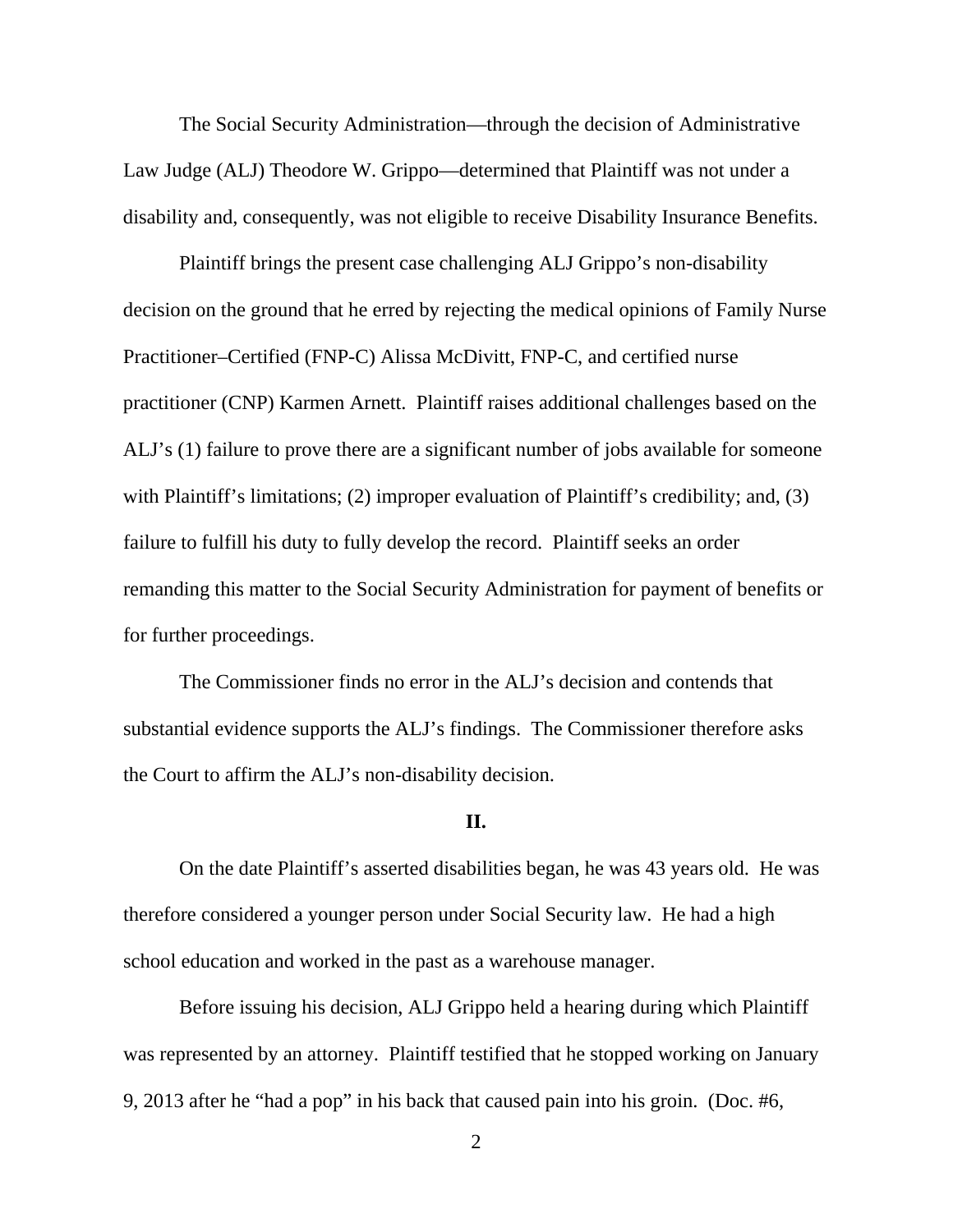*PageID* #76). He explained that he has degenerative spondylitis that causes him a great deal of pain and requires him "to sit, to stand, to lie down throughout the day and periods of 20 minutes to a half hour increments, probably." *Id*. at 77. The pain is in his lower back extends mainly into his left leg, although he was starting to feel pain in both legs. After sitting for 20 minutes, his pain increases and is "pretty intense." *Id*. It forces him to get into another position. He lies down at least 4 times during an 8 hour day. He stays lying down for 20 to 25 minutes at a time.

Plaintiff's testified that his treatment has included 4 epidural injections. Although the first injection helped relieve his pain for 4 to 5 days, he obtained no pain relief from the other injections. He explained, "The treatment right now is trying to just do these injections, and that's basically to just give me relief of pain. It's doing nothing to fix any of the degeneration in my back or my discs." *Id*. at 85.

 Plaintiff further explained that it is "very, very difficult" for him to bend. *Id*. at 80. He has problems lifting his arms above his shoulders—it increases his back "pain tremendously." *Id*. He is limited to lifting 5 pounds. Lifting more would probably cause further injury to his back. *Id*. at 85.

 After Plaintiff injured his back on January 9, 2013, he went to the Reid Hospital. He was diagnosed with low back pain with radiculopathy and testicular pain. *Id*. at 363. He was discharged the same day with medication and follow-up instructions.

 An MRI in late January 2013 disclosed that Plaintiff has "mild degenerative disc disease" in his lower lumbar spine and has "mild disc bulge and facet hypertrophy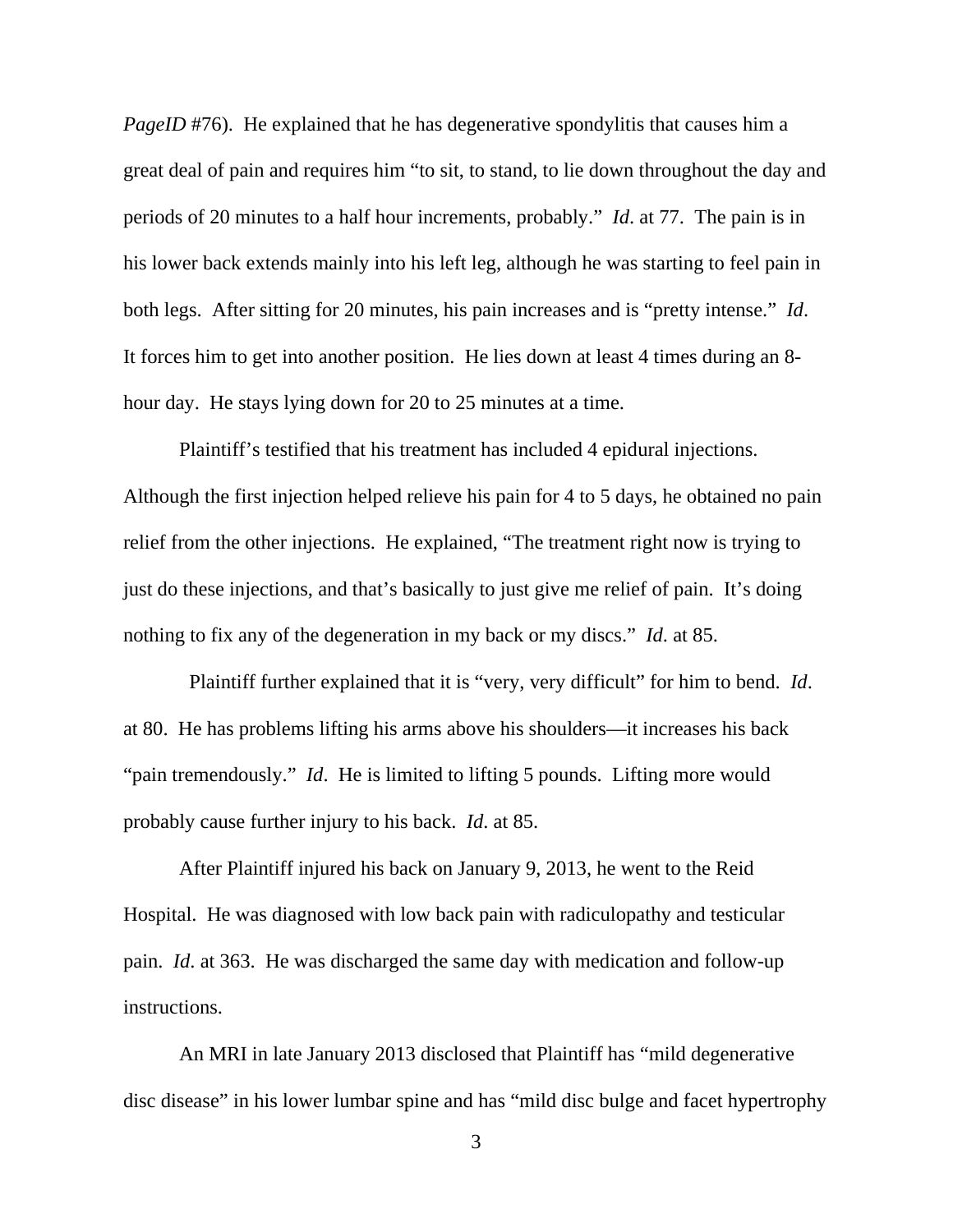at L4-L5." *Id*. at 420. The MRI also revealed "facet hypertrophy and disc bulge at L5-S1." *Id*. When Plaintiff returned to Reid Hospital for his follow up, he reported continuing bilateral back pain that radiated into his left leg. A physical examination by Jennifer Bales, MD, produced "a full range of motion of the extremities without tenderness to palpation." *Id*. at 364. Dr. Bales reviewed the MRI and concluded it showed "no significant abnormalities. There is a mild disc protrusion, but nothing significant, and there [are] some mild degenerative changes. No bony abnormalities." *Id.* Dr. Bales discontinued Plaintiff's pain medication, noting that treatment with ibuprofen is reasonable. She referred him to physical therapy. *Id*.

 Plaintiff saw Nurse McDivitt for physical therapy. She examined Plaintiff and reported that he appeared to have "more paraspinal tenderness in the bilateral lumbosacral region." *Id*. at 361. Palpation of his left sacroiliac regions revealed it was "just very tender, sensitive to the touch, and almost caused him some vomiting." *Id*. He reported that he was nauseated and in a lot of pain. Bilateral-straight-leg testing produced "some discomfort in his lower back…, but it was essentially a negative test." *Id*.

 On February 6, 2013, Nurse McDivitt discharged Plaintiff from physical therapy with instructions that he do no lifting over 5 pounds and no "bending, twisting, turning, or driving in the company car. No overhead or below-the-waist work. He may work in a sitting position or upright. Avoid twisting, bending, stooping, or squatting with frequent breaks, and break up his change in position." *Id*. She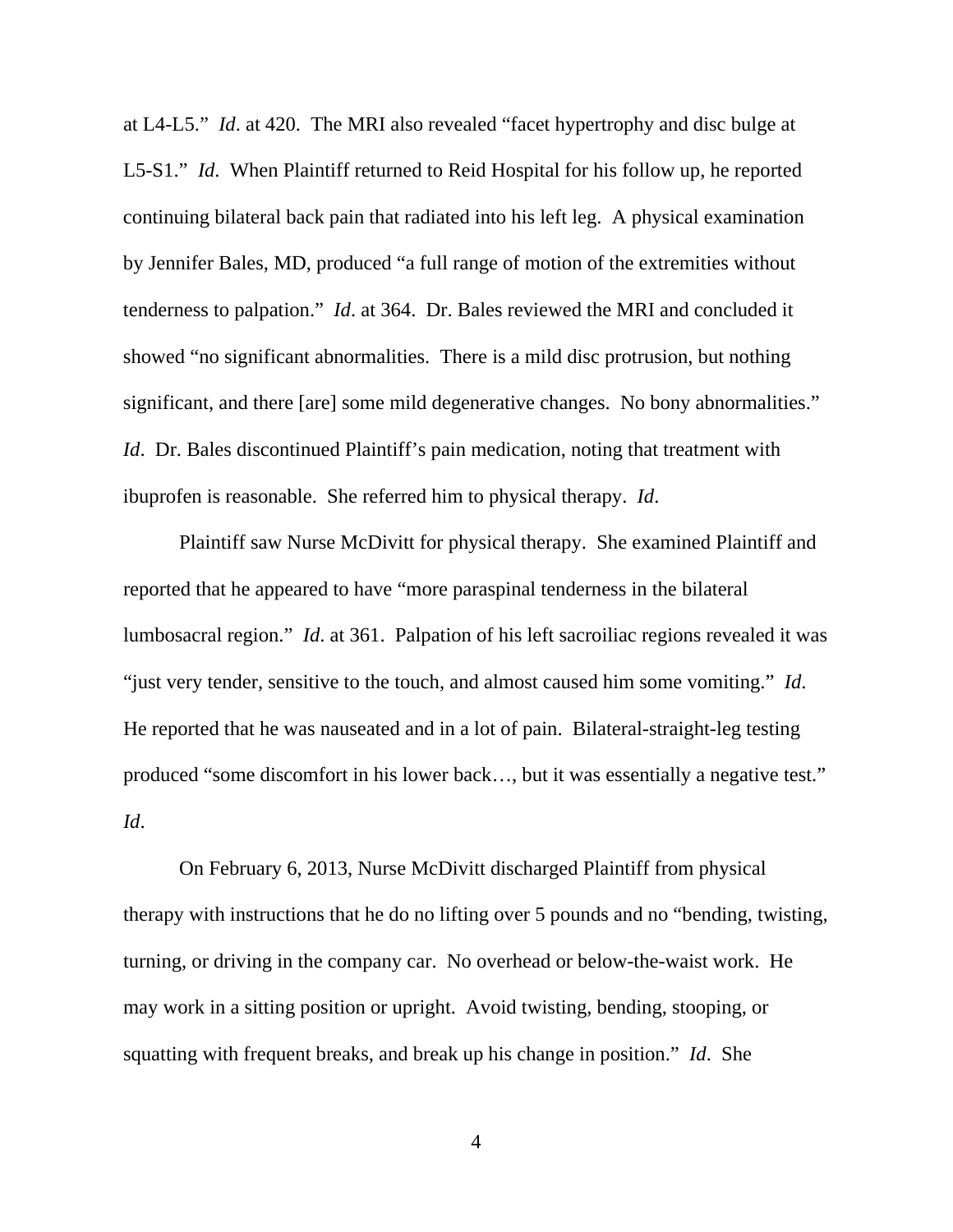prescribed prescription pain medication that would last about 2 weeks. She also prescribed heat therapy every 2 to 3 hours for 48 hours, as needed.

Ravishankar Vedantam, MD, saw Plaintiff in consultation in February 2013. After this consultation, Plaintiff followed up with Dr. Vedantam several times. *Id*. at 429-34. In March and April 2013, Dr. Vedantam reported that Plaintiff may return to work, *id*. at 410, 413, with the following limitations: No ladders and scaffolds; no jumping or running; no lifting over 15 pounds; no repetitive movements of his lumbar spine; no pivoting; no twisting and bending of his lumbar spine. *Id*. at 411, 413. Dr. Vedantam further believed that Plaintiff could engage in squatting, sedentary work, prolonged standing, and other activities as tolerated. *Id*.

On June 4, 2013, Albert G. Singh, MD, treated Plaintiff with bilateral L4-L5 and L5-S1 facet joint injections. *Id*. at 374. Two weeks later, Plaintiff reported to Dr. Singh that he had 20-30% improvement in his pain after the injections. Still, he continued to have low-back pain but did not report radicular symptoms in his legs. *Id*. at 436. On examination, Plaintiff was significantly tender over the sacroiliac joints bilaterally. He had positive FABER, Patrick's, and Gaenslen's bilaterally. *Id*. Plaintiff told Dr. Singh that prolonged sitting exacerbated his low-back pain. *Id*. at 435. Dr. Singh diagnosed Plaintiff with spinal stenosis of the lumbar region, lumbosacral spondylosis, lumbar region sprain, and lumbago. *Id*. at 436.

 In January 2014, Plaintiff went to the Wayne Hospital emergency department due to 2 days of exacerbated back pain. He told them that he had muscle spasms and that movement worsened his back pain, which was relieved by nothing. *Id*. at 443.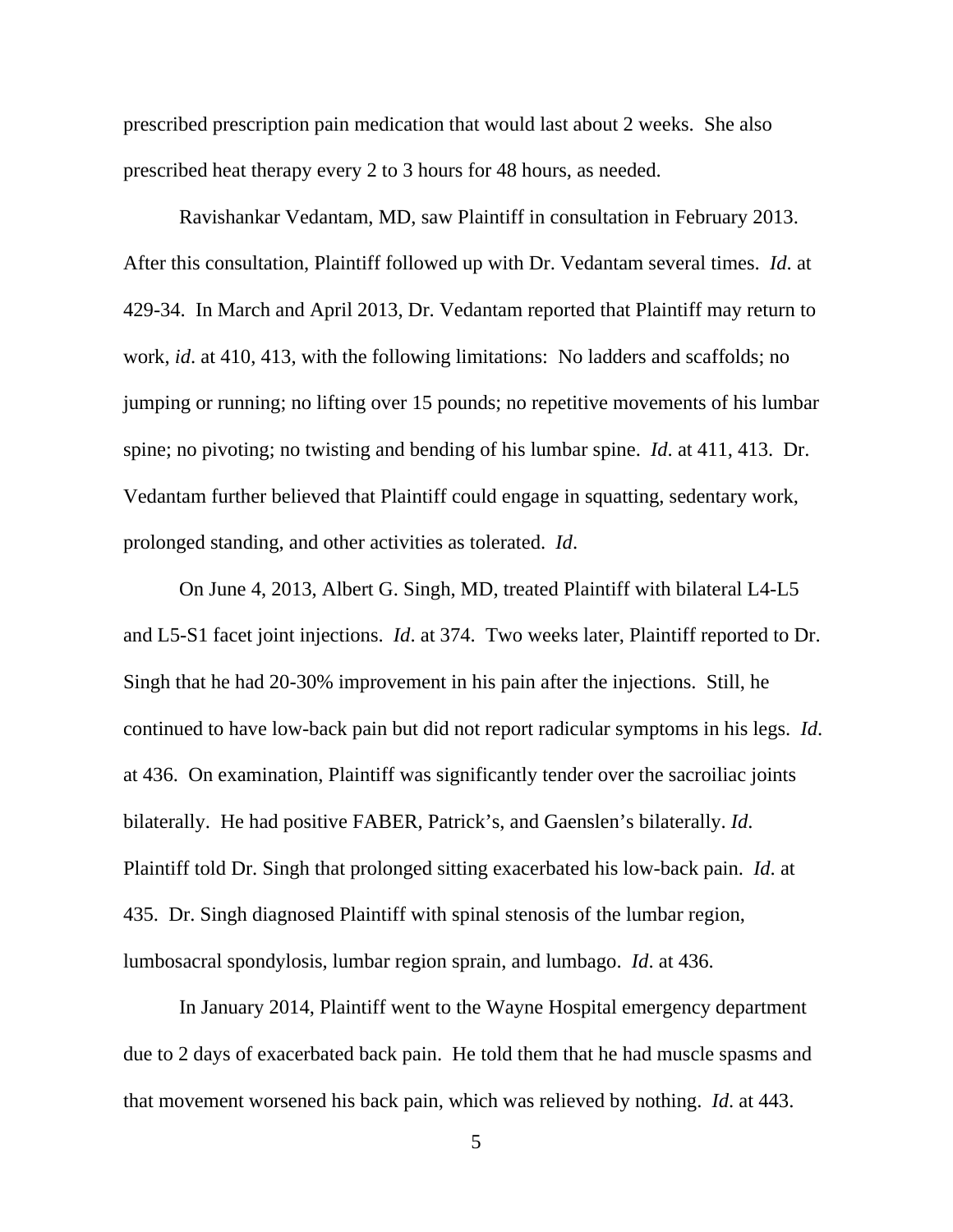Upon examination, Plaintiff exhibited decreased range of motion, muscle spasm, and vertebral point-tenderness of the lumbar spine. *Id*. at 444. He was diagnosed with acute, chronic low-back pain.

 On January 24, 2014, Nurse Arnett completed a medical source statement regarding Plaintiff's work abilities and limits. *Id*. at 423-24. Nurse Arnett opined that Plaintiff could frequently lift and carry a maximum of less than 10 pounds. She also believed that Plaintiff cannot stand or walk for even 2 hours in an 8-hour workday due to his severe medical impairments and cannot even sit for 2 hours in an 8-hour workday due to his severe medical impairments. She additionally concluded that Plaintiff could only occasionally bend and could never twist, crouch, or climb stairs or ladders due to his degenerative disc disease.

## **III.**

 Plaintiff's eligibility for Disability Insurance Benefits benefits turned on whether he was under a "disability" as the Social Security Act narrowly defines it. *Rabbers v. Comm'r of Soc. Sec.*, 582 F.3d 647, 651 (6th Cir. 2009); *see* 42 U.S.C. §  $423(a)(1)(E)$ . An individual's health problems constitute social-security-eligible disabilities only when their physical or mental impairments are of such severity that they (1) cannot do their previous work, and (2) cannot, "considering their age, education, and work experience, engage in any other kind of substantial gainful work which exists in the national economy ...." 42 U.S.C.  $\S$  423(d)(2)(A).

 As indicated previously, it fell to ALJ Grippo to evaluate the evidence and determine whether Plaintiff was under a disability. He did so by considering each of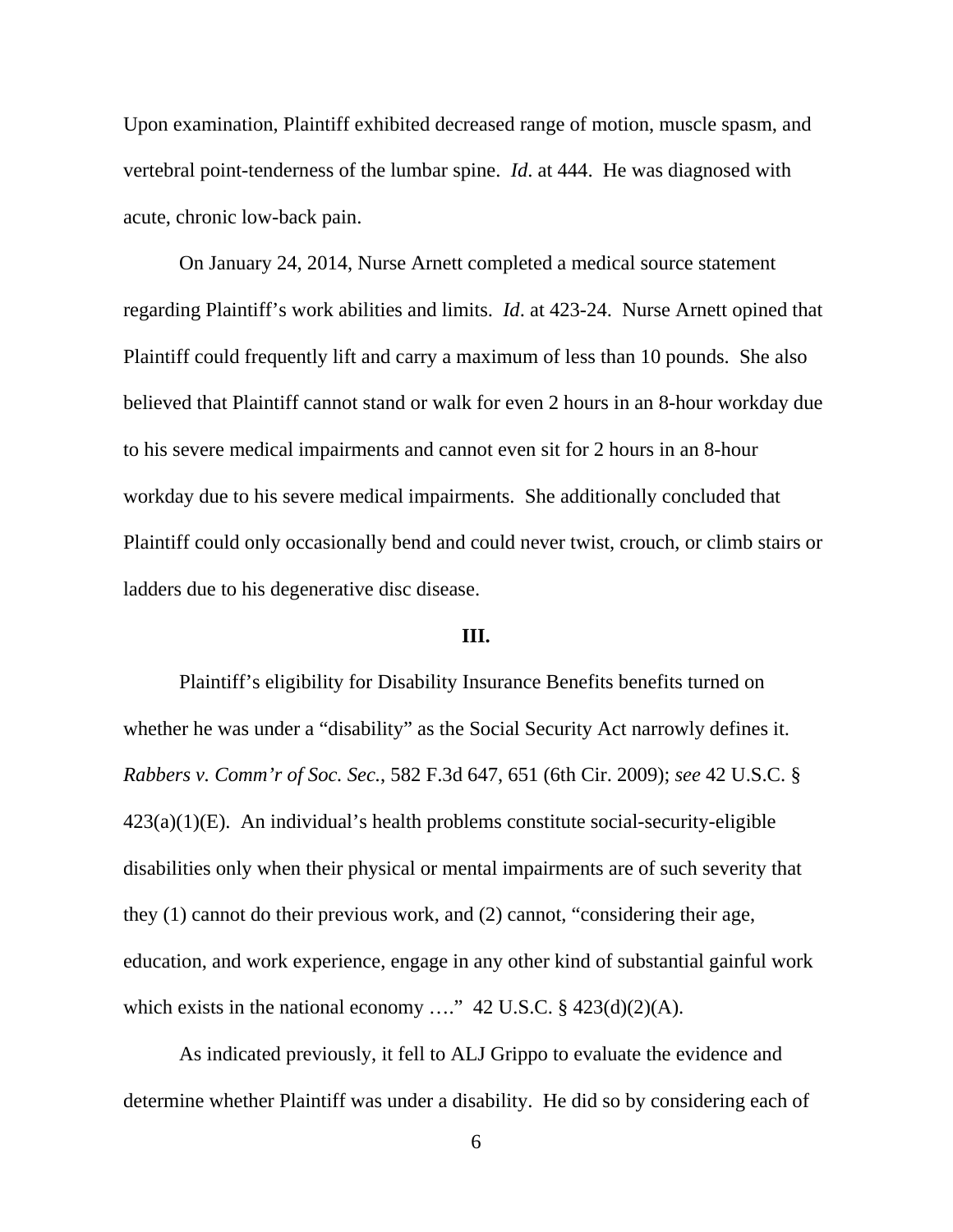the five well-known sequential steps described by the regulations. *See* 20 C.F.R. § 404.1520(a)(4); *see also Rabbers*, 582 F.3d at 652.

 Moving through some initial findings, the ALJ reached steps 2 and 3 where he found that Plaintiff's severe impairments—"degenerative disc disease, and gastroesophagitis with focal area of ulceration"—did not automatically constitute disabilities. (Doc. #6, *PageID* #50). At step 4, the ALJ assessed Plaintiff's work abilities as follows: $<sup>1</sup>$ </sup>

> [Plaintiff] has the residual functional capacity to perform light work … except [he] can occasionally climb ladders, ropes and scaffolds, and occasionally climb ramps and stairs. [He] is able to frequently balance, kneel, and crouch. [He] can occasionally stoop and crawl.

*Id*. at 50.

 Plaintiff's limited abilities, according to ALJ Grippo, prevented him from being able to perform his past work as a warehouse manager but did not prevent him from performing a significant number of available jobs, such as small products assembler, labeler/marker, and desk clerk. *Id*. at 56-57. This meant he was not under a disability and not entitled to benefits. *Id*.

 The present review of ALJ Grippo's decision determines whether he applied the correct legal standards and whether substantial evidence supports his findings. *Blakley v. Comm'r of Soc. Sec.*, 581 F.3d 399, 406 (6th Cir. 2009); *see Bowen v. Comm'r of* 

 $<sup>1</sup>$  The Social Security Administration refers to what a person can do as his or her "residual functional"</sup> capacity." *See* 20 C.F.R. § 404.1545(a); *see also Howard v. Comm'r of Soc. Sec*., 276 F.3d 235, 239 (6th Cir. 2002).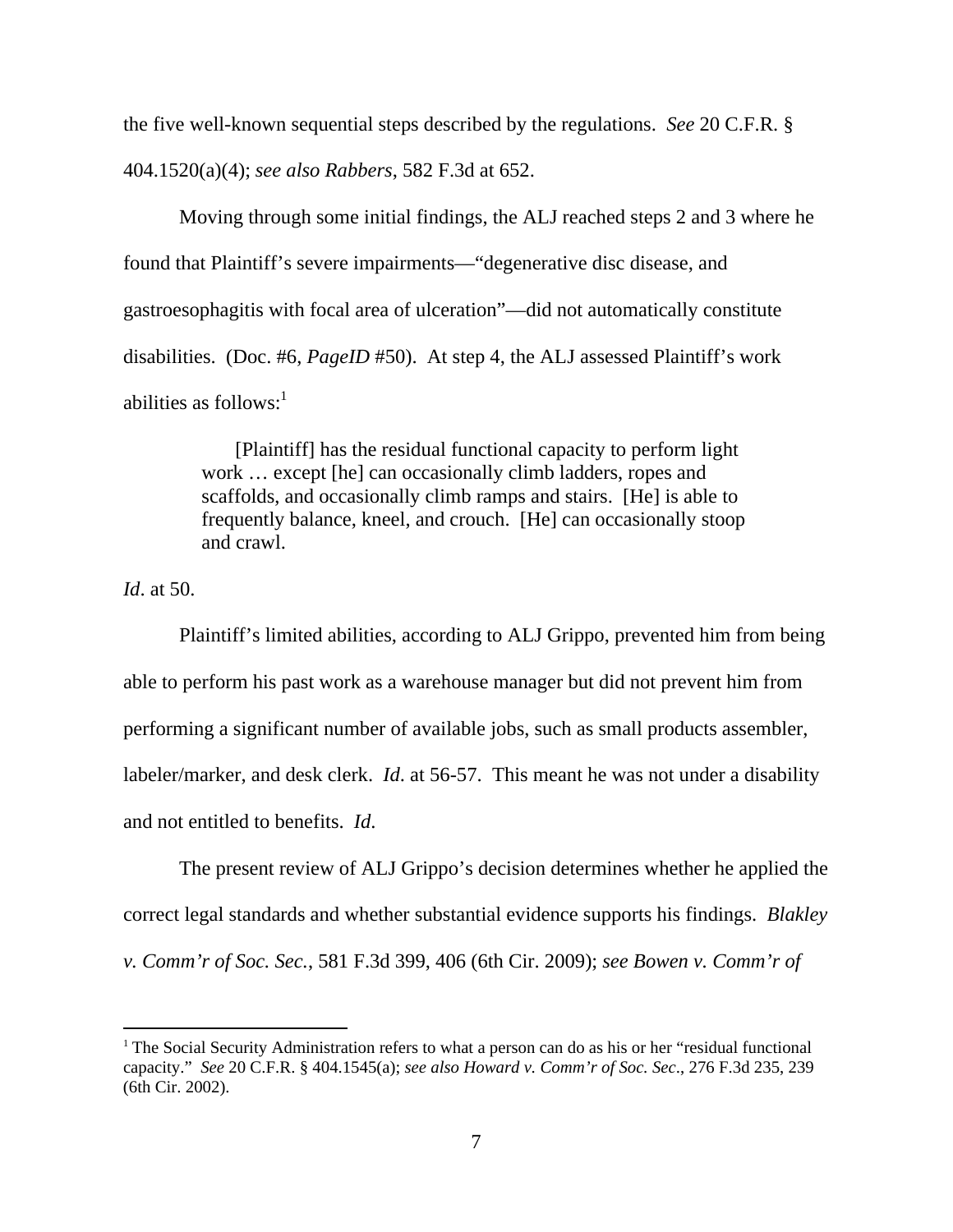*Soc. Sec*., 478 F.3d 742, 745-46 (6th Cir. 2007). If he failed to apply the correct legal criteria, his decision may be fatally flawed even if the record contains substantial evidence supporting his findings. *Rabbers*, 582 F.3d at 651; *see Bowen*, 478 F.3d at 746; *Wilson v. Comm'r of Soc. Sec.*, 378 F.3d 541, 546-47 (6th Cir. 2004). Substantial evidence supports a finding when "a 'reasonable mind might accept the relevant evidence as adequate to support a conclusion.'" *Blakley*, 581 F.3d at 407 (quoting *Warner v. Comm'r of Soc. Sec.*, 375 F.3d 387, 390 (6th Cir. 2004)). Substantial evidence consists of "more than a scintilla of evidence but less than a preponderance ...." *Rogers v. Comm'r of Soc. Sec.*, 486 F.3d 234, 241 (6th Cir. 2007).

## **IV.**

 Plaintiff argues that the ALJ completely failed to evaluate Nurse McDivitt's and Nurse Arnett's opinions by not weighing their opinions under the regulatory factors applicable to acceptable medical sources' opinions. The regulatory factors include, in part, the length of the treatment relationship, frequency of examination, supportability, consistency, and specialization. 20 C.F.R.  $\S$ § 404.1527(c)(2)-(5).

 The Commissioner contends that the ALJ reasonably placed little weight on Nurse McDivitt's and Nurse Arnett's opinion because their status as non-acceptable medical sources means that their opinions can never be given controlling or deferential weight.

 Nurse McDivitt's status as Plaintiff's physical therapist and a Family Nurse Practitioner–Certified and Nurse Arnett's status as a Certified Nurse Practitioner place them on the category of "other sources" as opposed to "acceptable medical sources."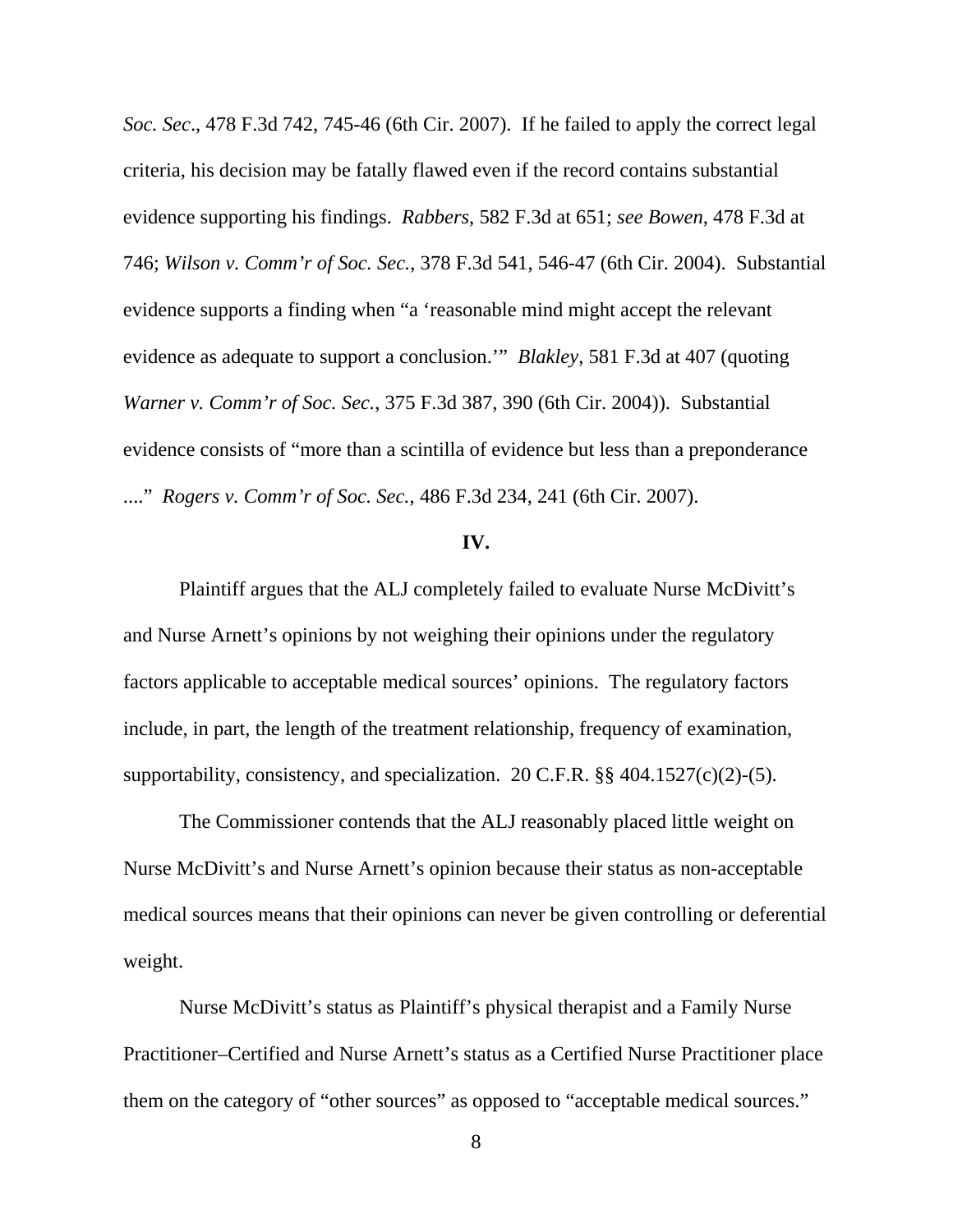*See* 20 C.F.R. §§ 404.1513(a), (d). Still, the ALJ was required to consider their opinions. *See* Soc. Sec. Ruling 06-3p, 2006 WL 2329939, at \*1 (Aug. 9, 2009) (citing 20 C.F.R. §§ 404.1512, 404.1527) (other citation omitted). The Commissioner, through Ruling 06-03p, explains:

> With the growth of managed health care in recent years and the emphasis on containing medical costs, medical sources who are not "acceptable medical sources," such as nurse practitioners, physician assistants, and licensed clinical social workers, have increasingly assumed a greater percentage of the treatment and evaluation functions previously handled primarily by physicians and psychologists. Opinions from these medical sources, who are not technically deemed "acceptable medical sources" under our rules, are important and should be evaluated on key issues such as impairment severity and functional effects, along with the other relevant evidence in the file.

2006 WL 2329939, at \*3. The factors applicable to acceptable medical sources "can be applied to opinion evidence from 'other sources.'" *Id.* at \*4. ALJs "generally should explain the weight given to opinions from these 'other sources,' or otherwise ensure that the discussion of the evidence in the determination or decision allows a claimant or subsequent reviewer to follow the adjudicator's reasoning, when such opinions may have an effect on the outcome of the case." *Id.* at \*6.

 As ALJ Grippo properly recognized, accepting either Nurse McDivitt's or Nurse Arnett's opinions about Plaintiff's work limitations would mean he could do less than the sedentary range of work. *See* Doc. #6, *PageID* #s 55, 361, 423-24. But, the ALJ placed no weight on their opinions and, instead (as noted above), found that Plaintiff could perform a limited range of light work. *Id*. at 50, 55. He rejected these Nurses' opinions in part because they are not acceptable medical sources. *Id*. at 55.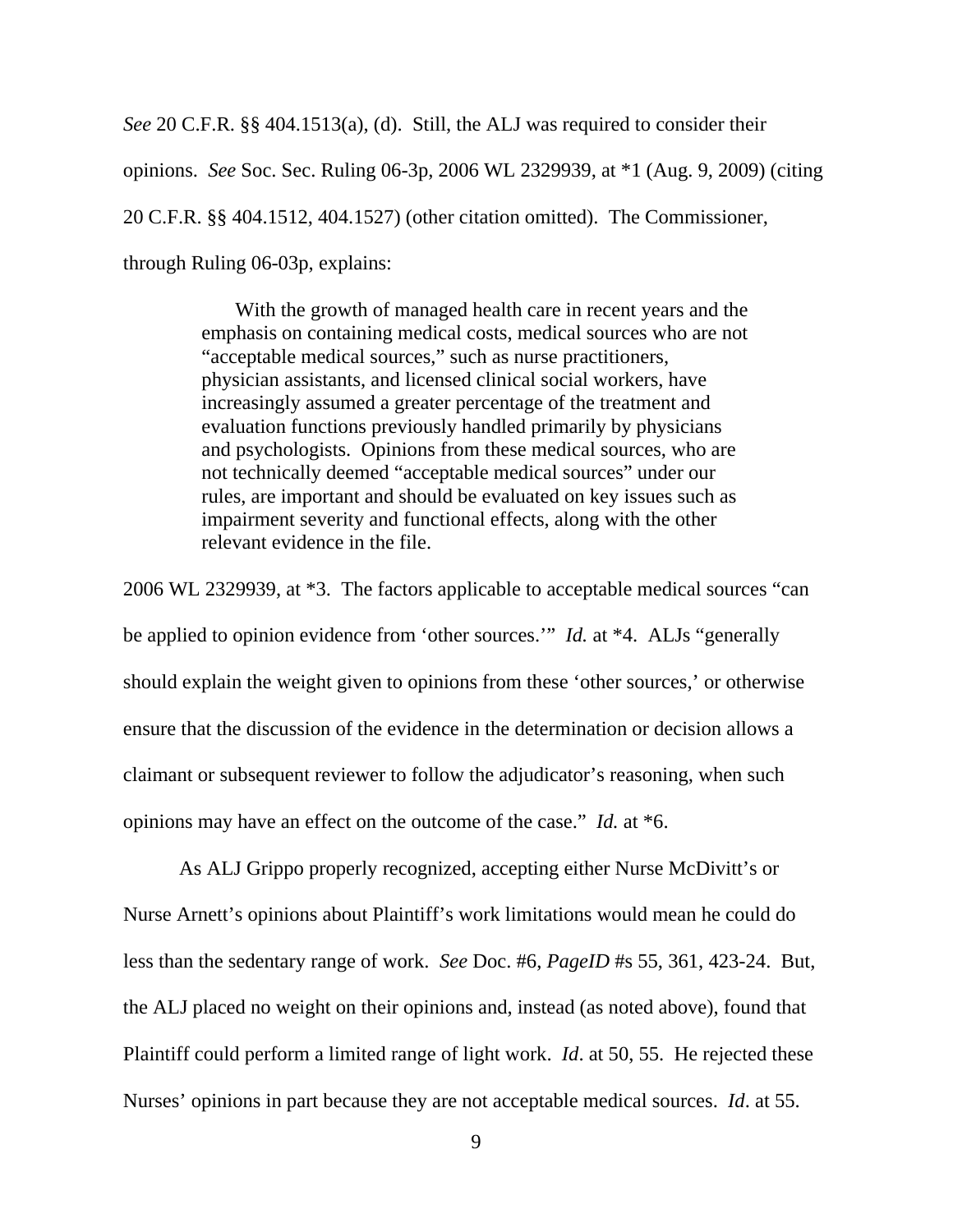An ALJ's rejection of a nurse practitioner's opinion on the single ground that he or she is not acceptable medical source is a questionable practice, particularly when a non-acceptable medical source's opinions may, in certain circumstances, outweigh a treating source's opinions. *See* Soc. Sec. R. 06-03p, 2006 WL 2329939, at \*5; *see also Cruse v. Comm'r of Soc. Sec*., 502 F.3d 532, 541 (6th Cir. 2007) ("the ALJ should have discussed the factors relating to his treatment of nurse practitioner Hasselle's assessment, so as to provide some basis for why he rejected the opinion."). Yet, in the present case, the ALJ properly considered Nurse McDivitt's and Nurse Arnett's status as non-acceptable medical sources as one among other reasons for rejecting their opinions.

 The ALJ rejected Nurse McDivitt's opinions because she gave them when Plaintiff was discharged from Reid Hospital in February 2013 and her opinions "appear to be temporary and precautionary in nature." (Doc. #6, *PageID* #55). These are valid reasons for rejecting Nurse McDivitt's opinions, which appear in discharge instructions she provided Plaintiff. Nothing in these instructions indicates that she believed Plaintiff's limitations would last longer than 12 months or were permanent. *Id.* Her instructions, moreover, can be reasonably read as precautionary because the limitations directly correlate with the goal of minimizing Plaintiff's back pain or aggravating his back injury. This is seen, for example, in her instruction "to do no lifting over 5 pounds; bending, twisting, or turning; or driving the company car." *Id*. at 361. Plaintiff, moreover, had only seen Nurse McDivitt twice at the time she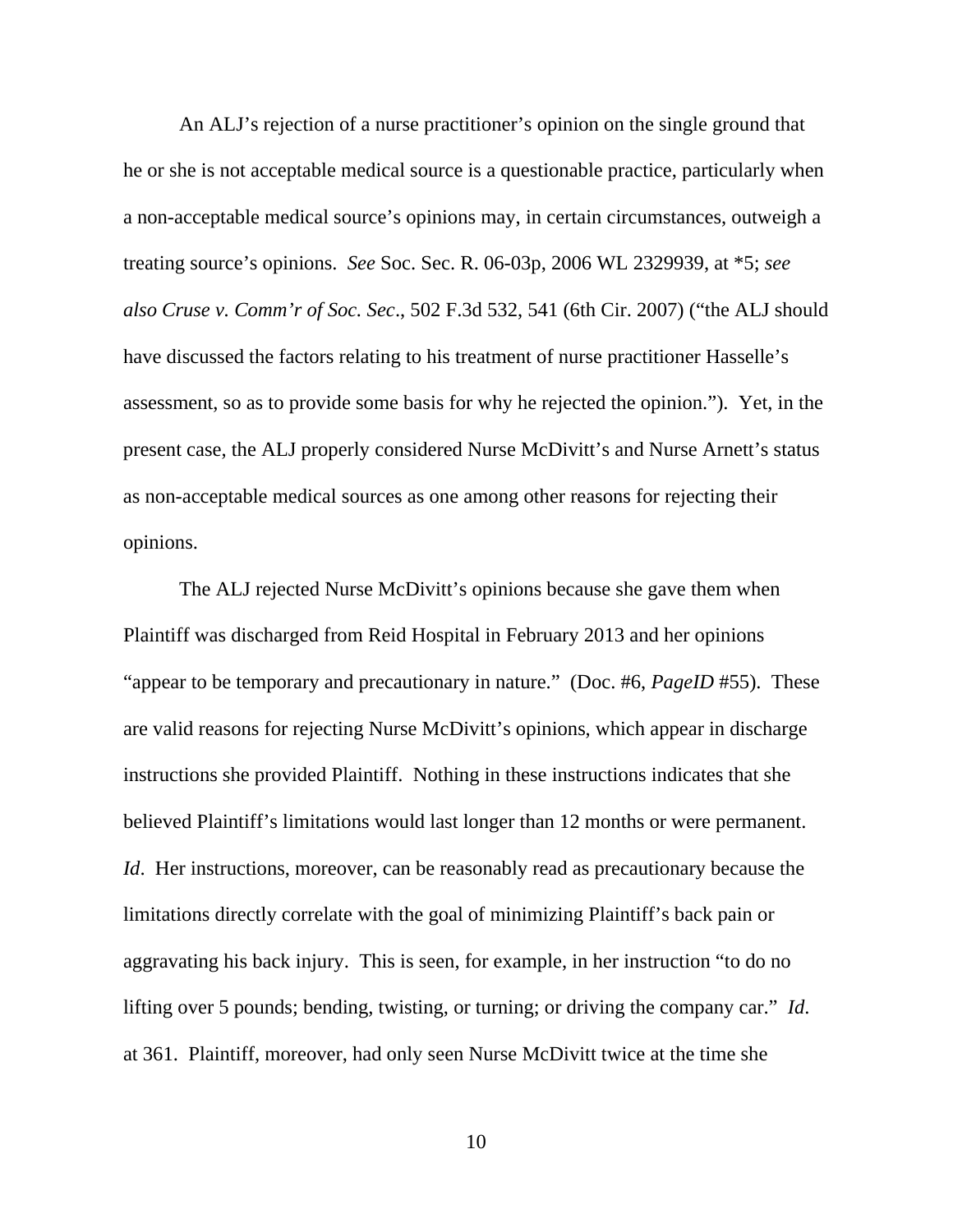discharged him from physical therapy. (Doc. #6, *PageID* #s 360-61). As a result, she did not have a long-term or frequent treatment relationship with him.

 The ALJ's evaluation of Nurse Arnett's opinions is less than precise and less than what a well-reasoned decision should contain. The ALJ rejected Nurse Arnett's opinions because her statement is "incomplete and she answered 'unknown' to several questions." *Id*. Nurse Arnett completed the form by answering each question. *Id*. at 423-24. Although she answered "unknown" to 2 questions (not several questions), this does not mean she failed to complete the form. And, her acknowledgment that she did not know the answers to 2 questions tends to show genuineness and honesty rather than exaggeration or bias in Plaintiff's favor. These problems with the ALJ's reasoning are not fatal to his decision because they are *de minimis* errors in light of the obvious shortcomings Nurse Arnett's opinions contain.

 Other than citing Plaintiff's diagnoses, Nurse Arnett did not provide any clinical findings or diagnostic test results that support the limitations she thought Plaintiff had. *See id*. at 423-24. A diagnosis alone sheds no light on the severity of an impairment or whether it constitutes a disability. *See Higgs v. Bowen*, 880 F.2d 860, 863 (6th Cir. 1988); *see also Carpenter v. Comm'r of Soc. Sec.*, No. 3:16 CV 720, 2017 WL 1038913, at \*11 (N.D. Ohio Mar. 17, 2017) ("[D]iagnosis of a condition alone does not necessarily make the condition severe."). Nurse Arnett provided no meaningful explanation in support of her opinions. She merely circled responses and listed diagnoses, but did not explain why, for example, Plaintiff could only stand 5 minutes at a time, as opposed to 20 or 30 or 60 minutes. (Doc. #6, *PageID* #s 423-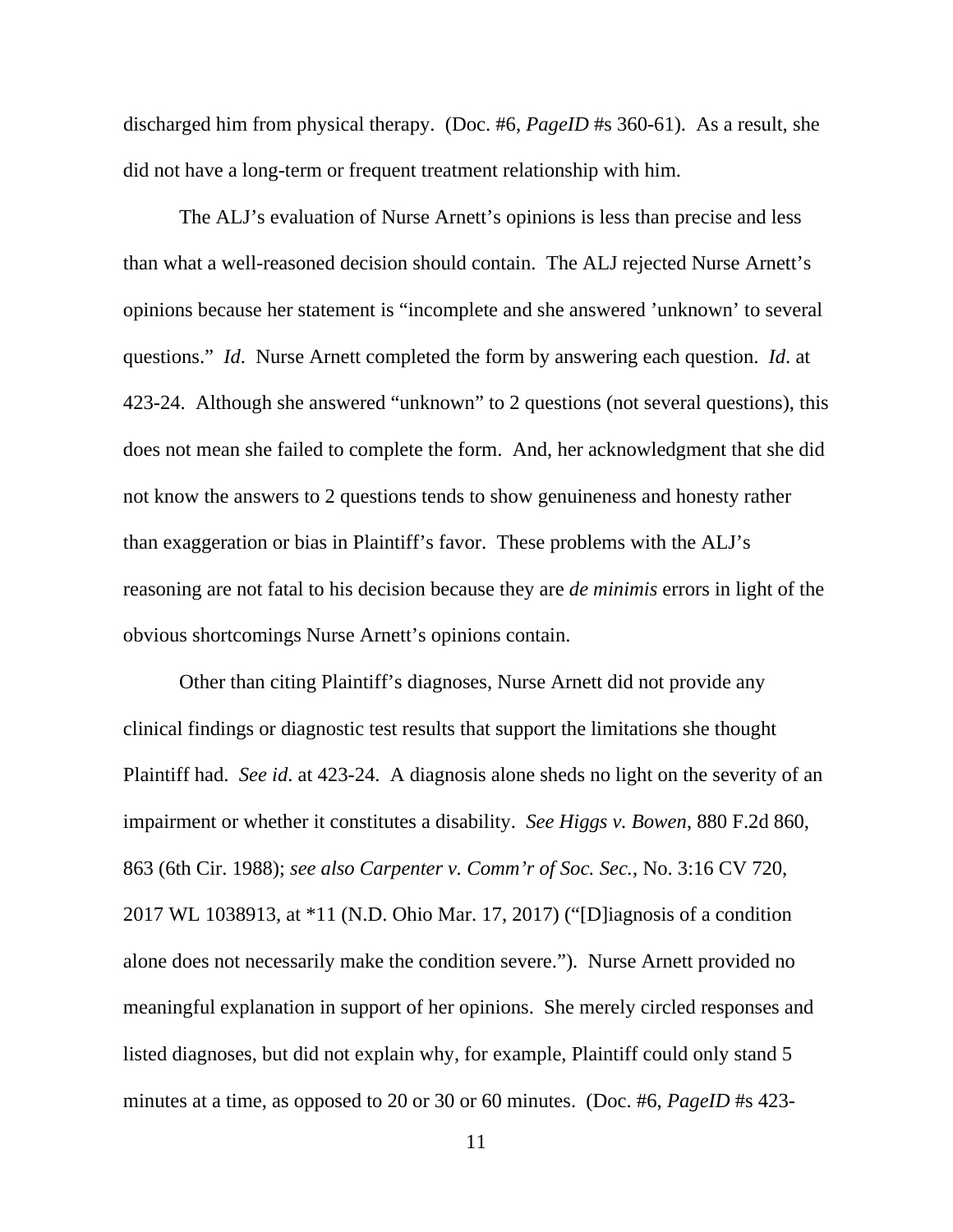424). These were prominent omissions. *See* 20 C.F.R. § 404.1527(c)(3) ("The more a medical source presents relevant evidence to support a medical opinion, particularly medical signs and laboratory findings, the more weight we will give that medical opinion. The better an explanation a source provides for a medical opinion, the more weight we will give that medical opinion."). Similarly, Nurse Arnett checked boxes indicating that Plaintiff would have limitations in fingering, handling, and feeling, but she did not provide any explanations or reference to supporting medical evidence for these restrictions. At least some explanation was needed given the lack of evidence that Plaintiff ever reported an issue with his hands. And, conclusory restrictions such as these carry little significance for social security purposes. *See Buxton v. Halter*, 246 F.3d 762, 773 (6th Cir. 2001) ("[T]he ALJ is not bound by conclusory statements of doctors, particularly where they are unsupported by detailed objective criteria and documentation.") (internal quotation marks omitted).

 Steering in a different direction, Plaintiff argues that the ALJ failed to satisfy his duty to fully and fairly develop the record because he did not obtain medical records from the Preble County Medical Center, where Plaintiff saw Nurse Arnett for treatment. Plaintiff also points out that the ALJ requested a copy of his workers compensation filed.

 ALJs have a statutory duty "to fully develop the record." *Lashley v. Sec'y of HHS*, 708 F.2d 1048, 1051 (6th Cir. 1983). This duty exists regardless of whether the claimant is represented by counsel or proceeds pro se. *See Gibson v. Comm'r of Soc. Sec*., No. 1:13cv069, 2014 WL 619135 at \*5 (S.D. Ohio 2014) (Litkovitz, MJ) (and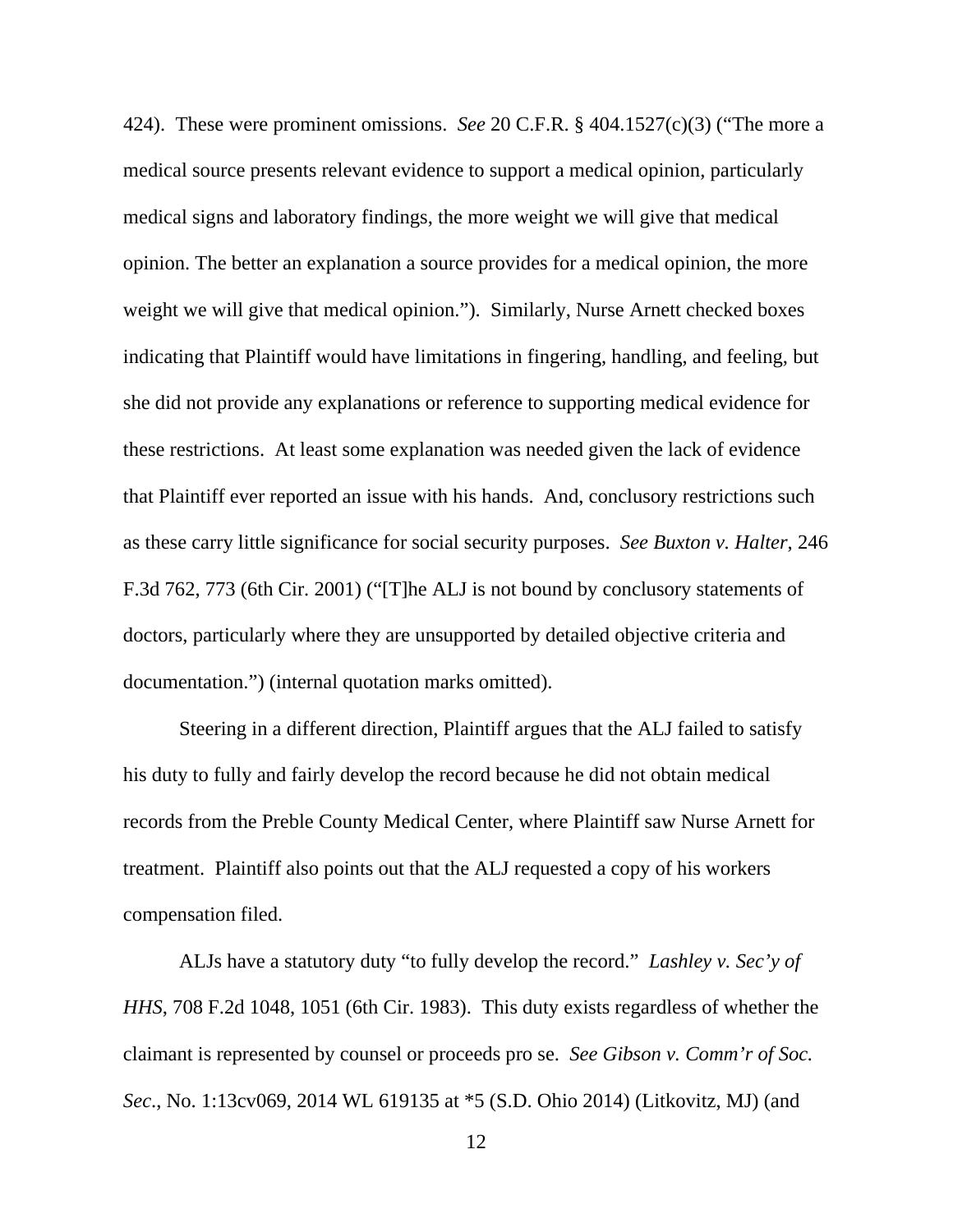cases cited therein), Report and Recommendations adopted, 2014 WL 1096132 (S.D. Ohio 2014) (Dlott, CJ).

 The ALJ did not fail to satisfy his duty in the present case. In response to Plaintiff's counsel's request, the ALJ granted him 30 days to obtain and submit Plaintiff's records from the Preble County Medical Center and his workers compensation file. *(*Doc. #6, *PageID* #s 66, 86). Plaintiff does not point out, and there is no indication in the record, that his counsel sought an extension of the 30-day deadline or otherwise informed the ALJ that he was having trouble obtaining the records and, therefore, needed a subpoena. In these circumstances, it was reasonable for the ALJ to believe that Plaintiff's counsel would submit the records on time or seek a subpoena. As a result, the ALJ did not violate his duty to compile a full and fair record.

 Accordingly, Plaintiff's challenges to the ALJ's review of Nurse McDivitt's and Nurse Arnett's opinions, and his challenges to the ALJ's compilation of the record, lack merit.

#### **V.**

 Plaintiff argues that the ALJ improperly evaluated Plaintiff's credibility by relying on his unsuccessful work attempt after his disability onset date. He asserts that his attempt to work despite his back pain supports his credibility. He also contends that his reports of pain should have been given great weight as he has continuously searched for pain relief.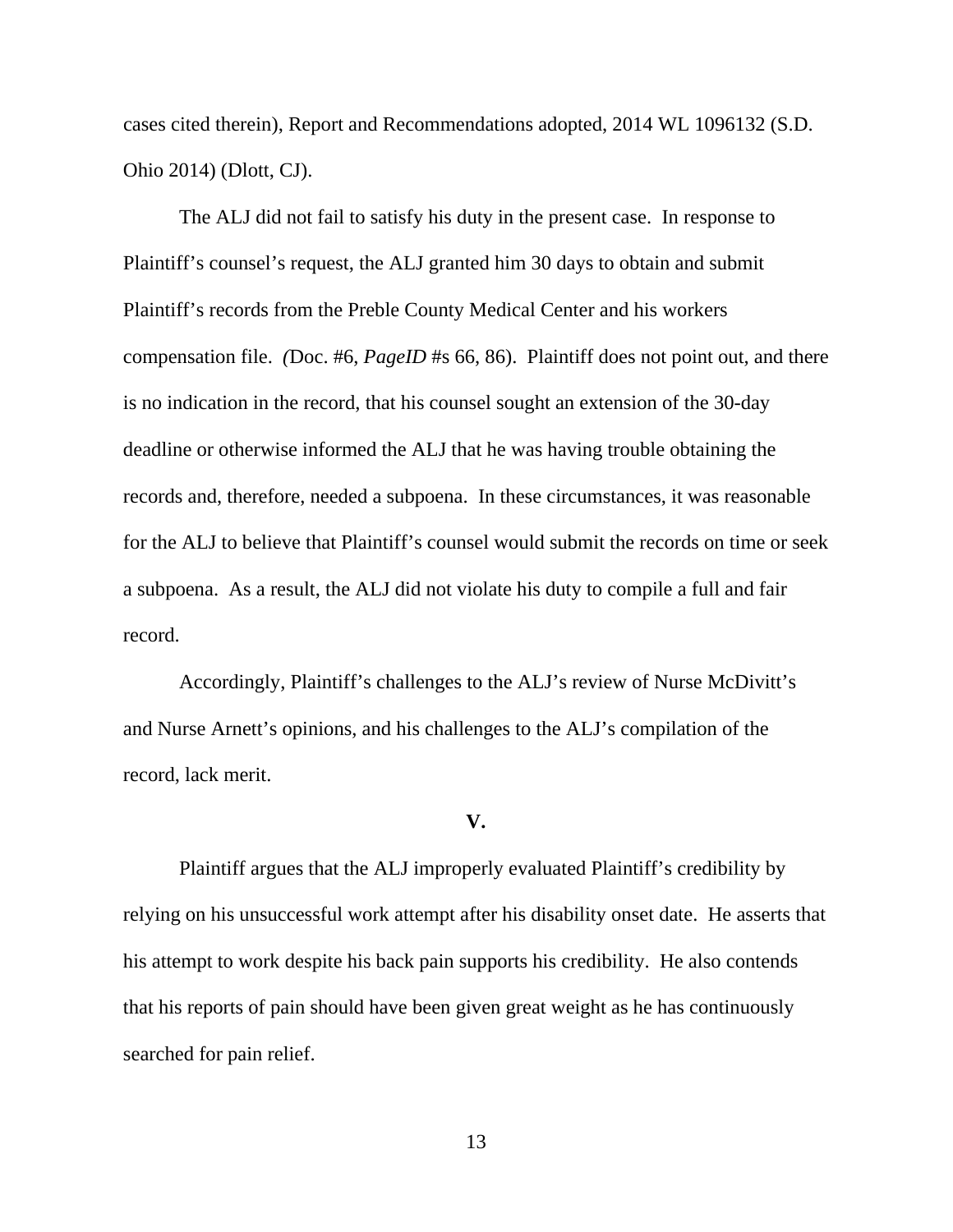"In evaluating complaints of pain, an ALJ may properly consider the credibility of the claimant." *Walters v. Comm'r of Soc. Sec*., 127 F.3d 525, 531 (6th Cir. 1997) (citation omitted). An ALJ's credibility findings "are to be accorded great weight and deference, particularly since an ALJ is charged with the duty of observing a witness's demeanor and credibility. Nevertheless, an ALJ's assessment of a claimant's credibility must be supported by substantial evidence." *Id*. (citations omitted).

 The ALJ discussed Plaintiff's testimony regarding the frequency and intensity of his symptoms, his medications and side effects, and his treatment history. Substantial evidence supports his findings. The ALJ reasonably observed that Plaintiff "has not generally received the type of medical treatment one would expect for a disabled individual." (Doc. #6, *PageID* #52). Just weeks after his injury, the doctor would not prescribe pain medication and instead told him to take over-the-counter Ibuprofen. *Id*. at 364. In February 6 2013, Nurse McDivitt noted that Plaintiff reported "he was riding in a truck this past week, getting in and out of the truck like 40 times, which I do believe is an aggravating factor." *Id*. at 360. This amount of activity tends to support the ALJ's credibility conclusion. In addition, Ibuprofen and hot showers helped to relieve his pain, *id*., a further indication that Plaintiff was not in significantly debilitating pain. In April 2013, Dr. Vedantam wrote that Plaintiff "may continue with nonoperative modalities of treatment" and should engage in "activity modification, taking over-the-counter anti-inflammatory and analgesic medications, range of motion exercises for the lumbar spine and use … the lumbar belt when doing any physical work," and "he may also use … a heating pad as needed." *Id*. at 410.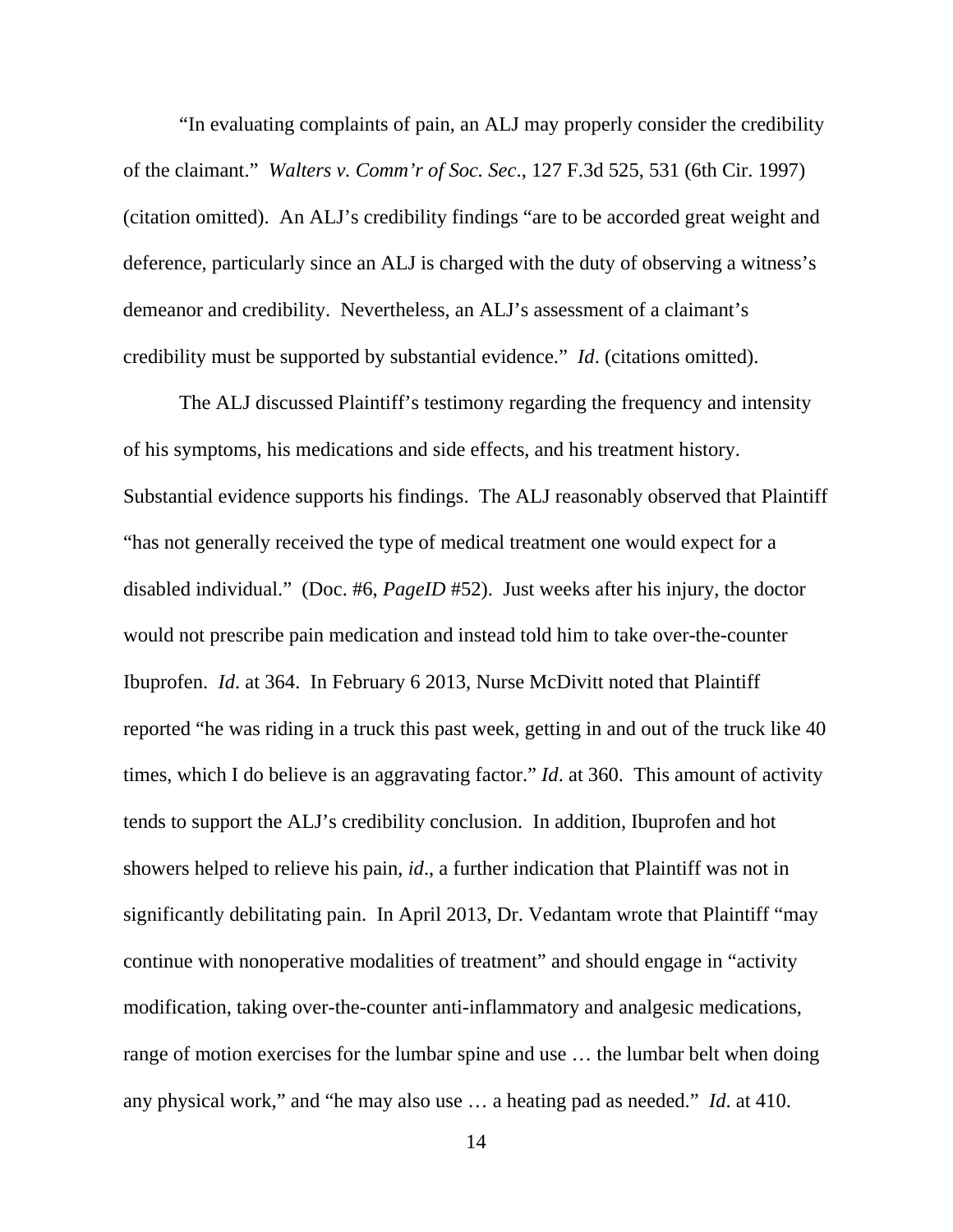Treatment notes in March 2014 state, "TENS [unit] is effective in reducing pain." *Id*. at 476. In August 2014, Scott West, DO, reported that Plaintiff "should continue with conservative care and pain management." *Id*. at 54-55, 490.

 The substantial evidence supporting the ALJ's credibility conclusion also consists of records showing that just 20 days after his work injury a physician noted that he was able to "move about the room easily without difficulty," and he had "full range of motion of the extremities without tenderness to palpation." *Id*. at 364. This physician further reported, "Review of the MRI the reveals no significant abnormalities. There is a mild disk protrusion, but nothing significant, and there [are] some mild degenerative changes." *Id*. at 364 (referring to MRI, *id*. at 391). The next month, his lower extremity strength was 5/5 bilaterally, reflexes were normal, he had an "essentially negative" straight leg raise test, no pain going down the leg, and "[o]therwise, he ha[d] full range of motion of his extremities without tenderness." *Id*. at 361. By September 2013, Plaintiff was not in distress, had a normal gait, normal coordination, and normal reflexes, negative straight-leg-raise and Faber tests bilaterally, normal strength and tone, full range of motion, and no focal neurologic deficit. *Id*. at 469. In August 2014, Dr. West noted that Plaintiff's MRI failed "to demonstrate any significant disc herniations. He did have some left facet joint hypertrophy but this was only causing minimal foraminal stenosis at the LS-S1 level on the left." *Id*. at 490.

Accordingly, substantial evidence supports the ALJ's credibility findings.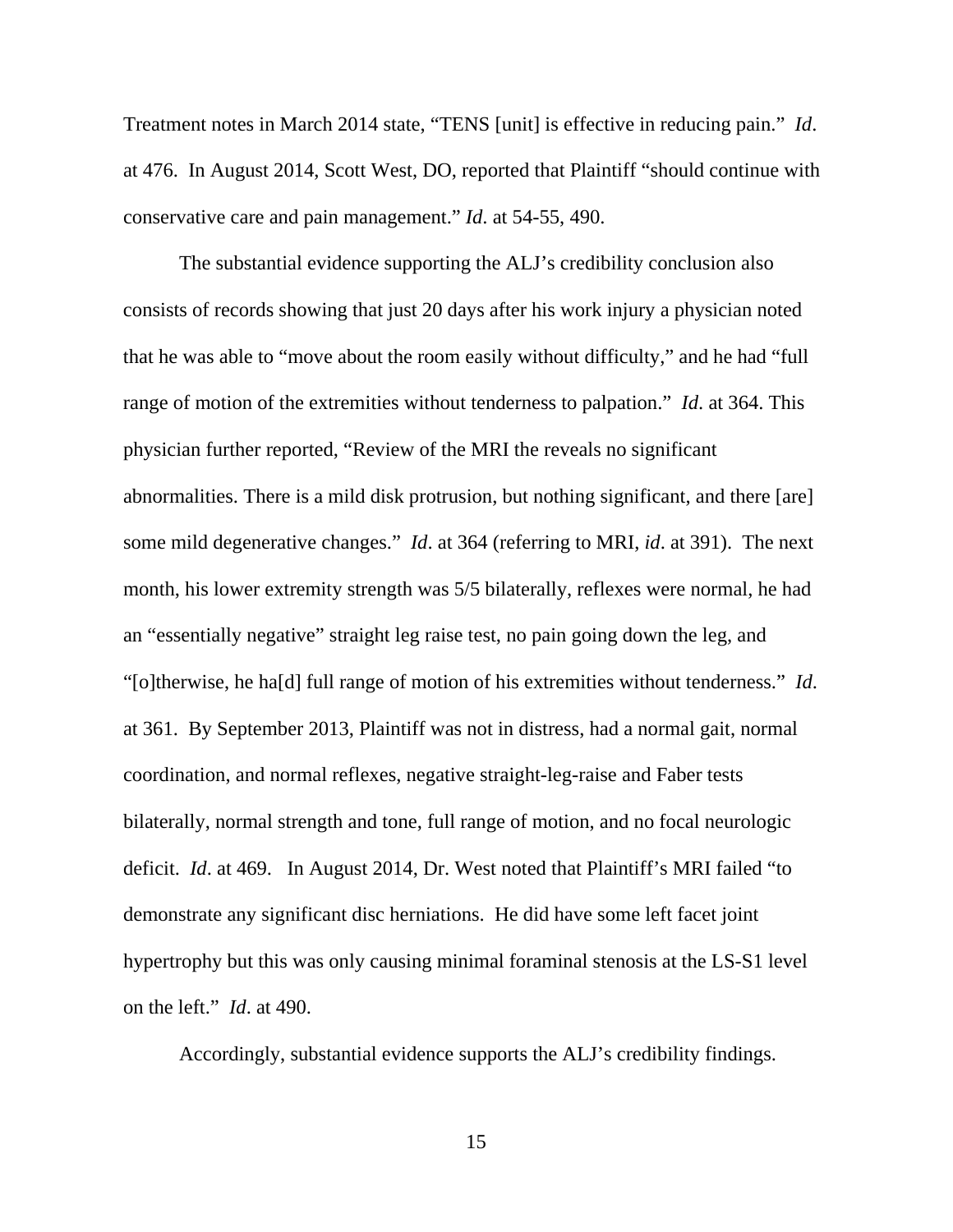Plaintiff contends that the ALJ failed to prove that there are a sufficient number of jobs available in the national economy for an employee with his residual functional capacity.

 The ALJ adopted the vocational expert's testimony at step 5 of his sequential analysis and found that a person with Plaintiff's residual functional capacity, age, education, and work experience could work as a small parts assembler, a label/marker, and a desk clerk. The vocational expert testified that he used the Dictionary of Occupational Titles (the DOT) to classify these jobs. *Id*. at 94. And, the ALJ recognized, based on the vocational expert's testimony, that a significant number of such jobs exist nationally, specifically: 175,000 small parts assembler jobs; 210,000 label/marker jobs; and, 229,000 desk clerk jobs. *Id*. at 56-57. These findings led the ALJ to conclude that a significant number of jobs exist in the national economy that Plaintiff can perform. *Id*.

 To the extent the vocational expert was asked about limitations the DOT does not address (need to change positions, absenteeism, etc.), the vocational expert explained that he based his answers "on over 35 years of experience as a certified rehabilitation counselor and … [his] experience in counselor education and rehabilitation counselors over 27 years." *Id*. at 95-96.

In addition, the following brief colloquy occurred during counsel's questioning:

Q. Okay. Prior to the hearing did you prepare any list of sedentary, light and medium jobs to pick from based upon hypotheticals?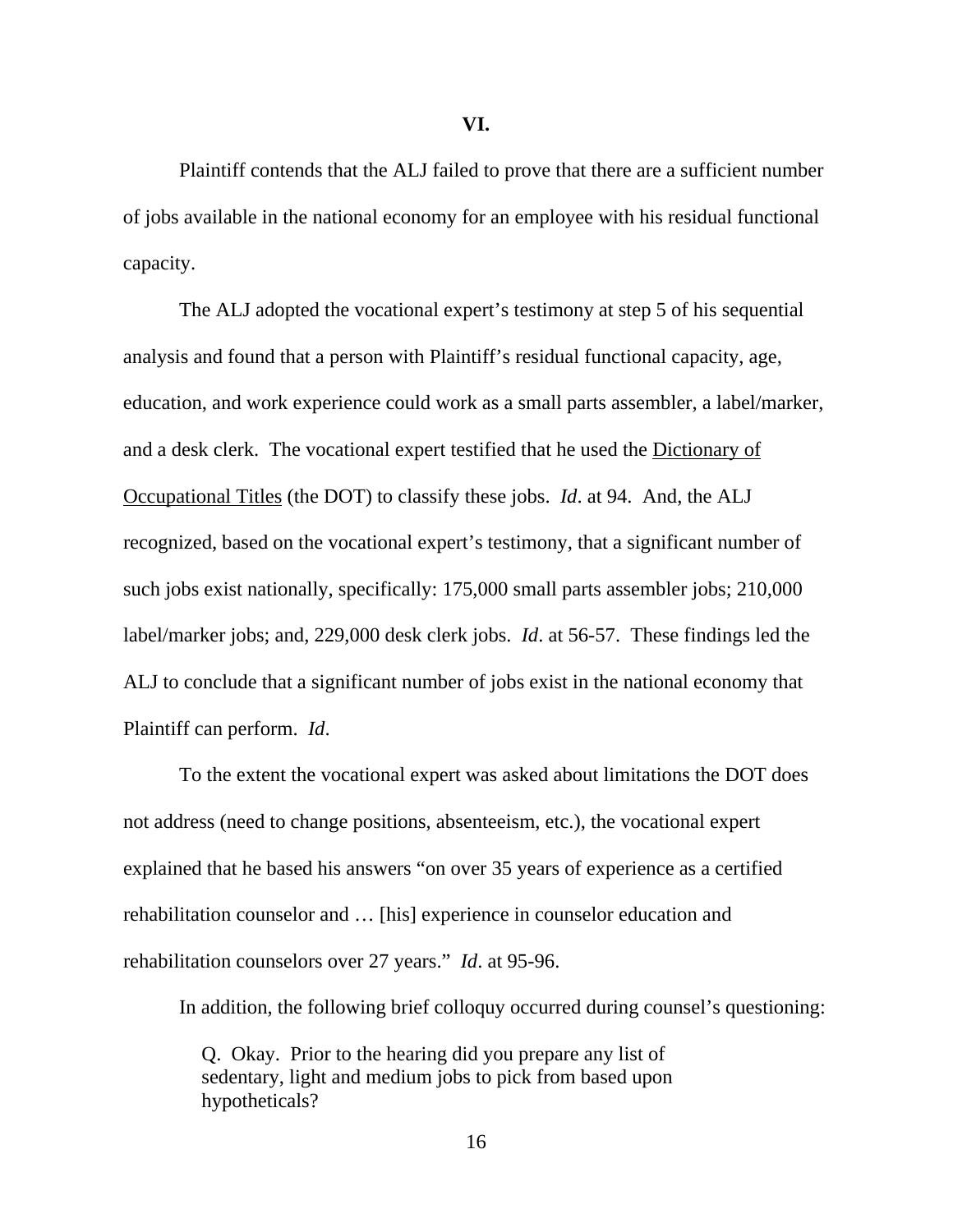A. [vocational expert] I have references based on studying job data from the Bureau of Labor Statistics, that's correct.

*Id*. at 91.

 Plaintiff contends that the vocational expert did not meaningfully explain his methodology. Meaningful explanation was needed here, according to Plaintiff, because the vocational expert relied on job data from the Bureau of Labor Statistics, which no longer uses the DOT. Counsel, however, did not ask the vocational expert to explain his methodology or his reliance on job data from the Bureau of Labor Statistics. The ALJ was not required to do so *sua sponte*. *Cf. Ledford v. Astrue*, 311 F. App'x 746, 757 (6th Cir. 2008) ("nothing in applicable Social Security regulations requires the administrative law judge to conduct his or her own investigation into the testimony of a vocational expert to determine its accuracy….") (citing *Martin v. Comm'r of Soc. Sec.,* 170 F. App'x 369, 374-75 (6th Cir. 2006)).

 There was, however, discussion between counsel and the ALJ at the start of the hearing about the vocational expert and the  $DOT<sup>2</sup>$  During this discussion, counsel did not object to the vocational expert's qualifications; he instead argued that the ALJ should discard the DOT "because it is so outdated" and reliance on it would constitute error. *Id*. at 69. The ALJ countered that the regulations obliged him to refer to the DOT and that he had no authority to discard it. *Id*. at 69-70. Counsel acknowledged

 $\overline{a}$ 

<sup>2</sup> Counsel also raised the issue in a post-hearing brief. *Id*.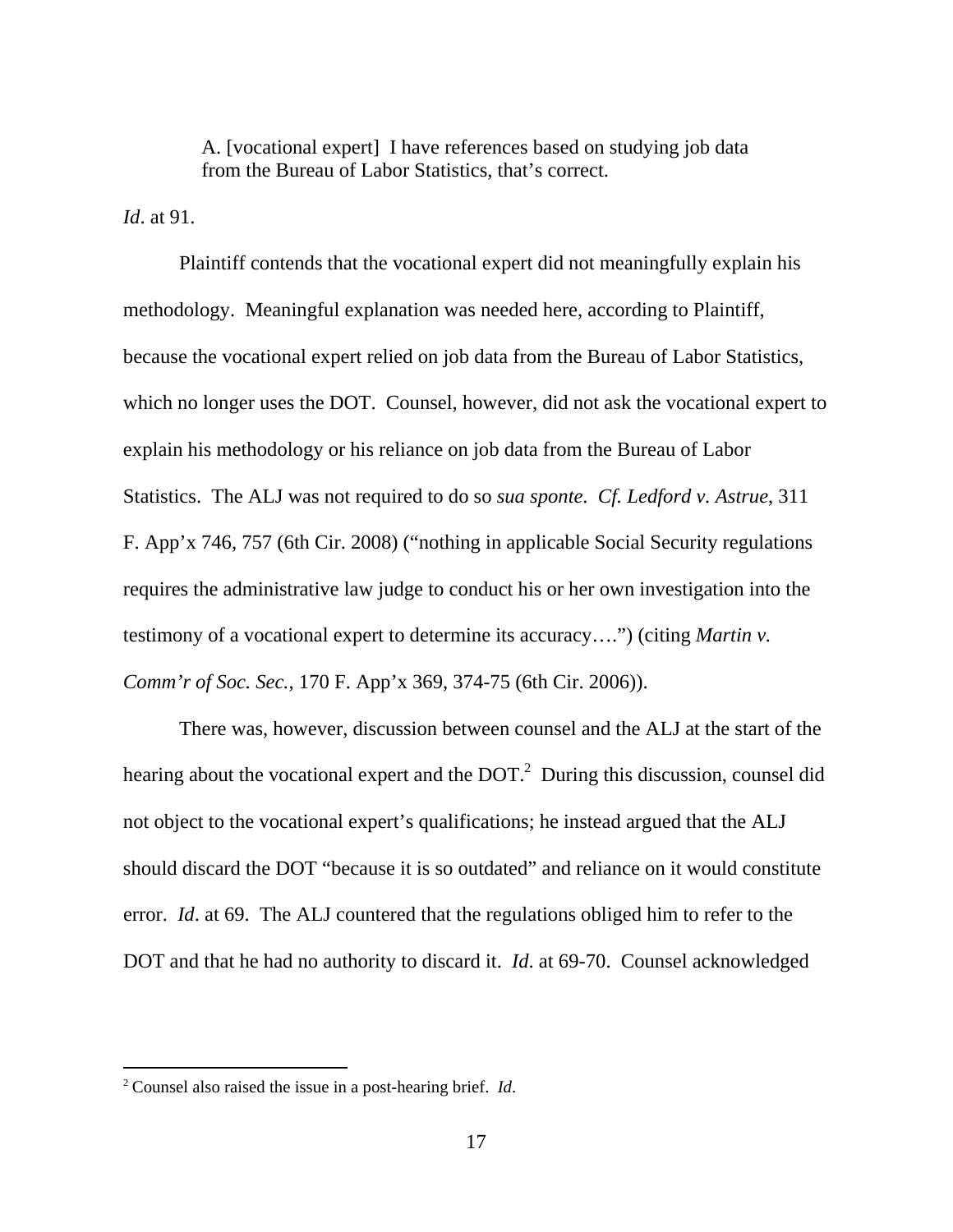that he understood this and expressed his belief that "this would be an issue for appeal." *Id*. at 70. And here we are.

 The Social Security Administration takes administrative notice of the information provided by various governmental sources, including the DOT and other publications. 20 C.F.R. § 404.1566(d). Because of this, the ALJ did not err by accepting the vocational expert's testimony about the DOT's job classifications. *See id*. Additionally, "while the ALJ may take judicial notice of the classification in the [DOT]*,* the ALJ may accept testimony of a vocational expert that is different from information in the [DOT]." *Conn v. Sec'y of HHS*, 51 F.3d 607, 610 (6th Cir. 1995). The vocational expert in this case confirmed that his testimony was consistent with the DOT's classifications. He also explained that the jobs he identified did not require work abilities above the limitations in the ALJ's hypotheticals. (Doc. #6, *PageID* #95). The vocational expert further stated that if a job he identified was performed at a different level than the DOT describes, he would inform the ALJ. And, to the extent the DOT did not address certain job limitations a person might have, the vocational expert based his testimony on his many years of experience. *Id*. at 95-96. Given these reassurances by the vocational expert, the ALJ did not err in relying on the job classifications the vocational expert identified.

 This leads to Plaintiff's main line of thinking. The DOT classifies and defines jobs. It does not say how many of each (or any) job is available in the national economy. The vocational expert connected the DOT's job descriptions with the number of such available jobs as reported by the Bureau of Labor Statistics–even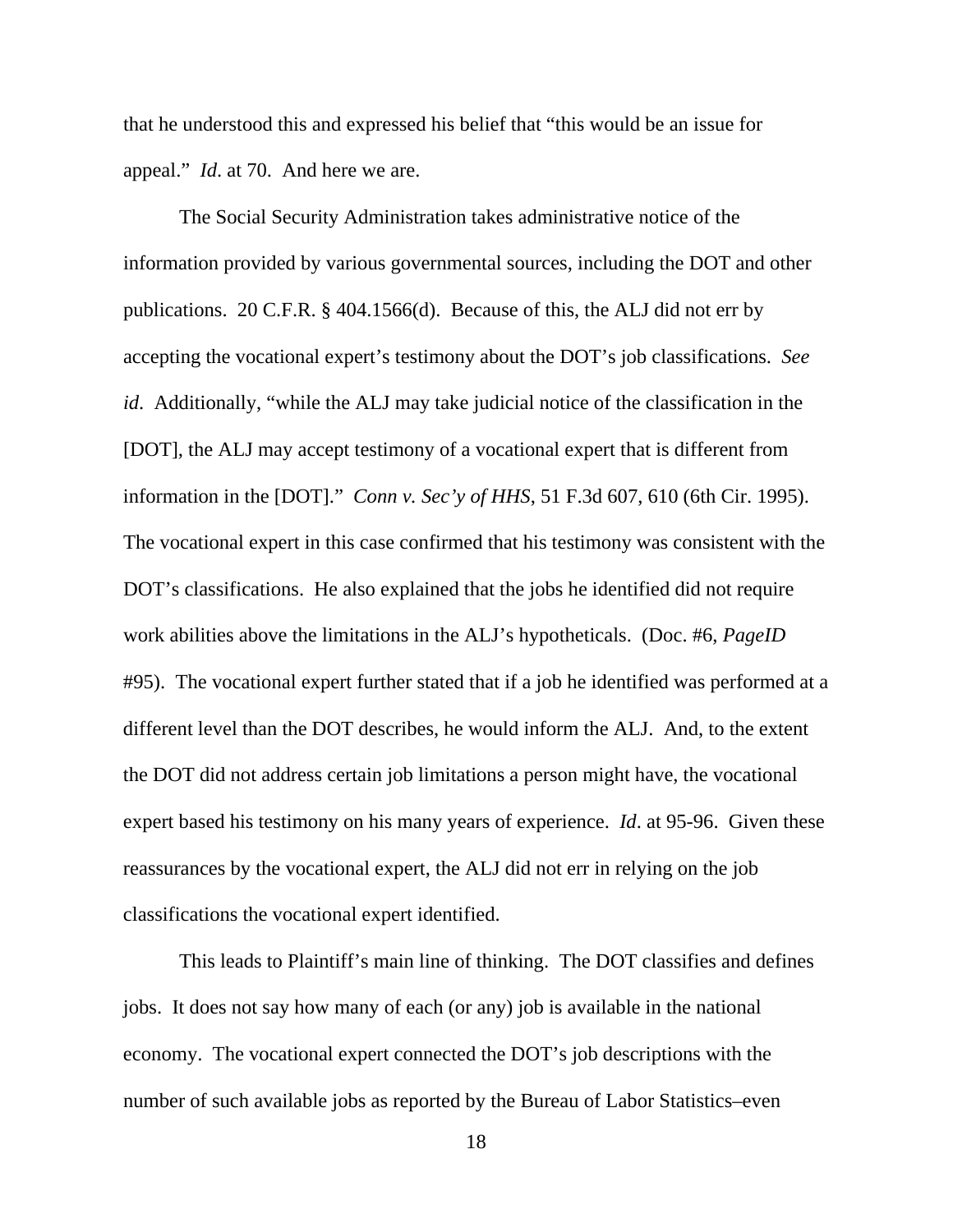though the Bureau no longer uses the DOT. Plaintiff maintains that there is currently no government data regarding the number of jobs available in the national economy based on the DOT codes. In other words, Plaintiff says, "Just because there is a job title in the DOT does not mean that there are a significant number of those jobs available in the national economy." (Doc. #10, *PageID* #551).

 Plaintiff's contentions might well win the day if social security law required ALJs to reject the DOT or explore the validity of the vocational expert's testimony under a *Daubert*-like<sup>3</sup> analysis. But a *Daubert*-like analysis is not required in social security cases. *Brault v. Comm'r of Soc. Sec.*, 683 F.3d 443, 451 n.2 (7th Cir. 2012). This borders on self-evident because social security hearings "are inquisitorial rather than adversarial," *Sims v. Apfel*, 530 U.S. 103, 110-11 (2000), and because the Federal Rules of Evidence do not apply during these administrative hearings. S*chuler v. Comm'r of Soc. Sec*., 109 F. App'x 97, 102 (6th Cir. 2004) (citing *Cline v. Secretary of Health*, 444 F.2d 289, 291 (6th Cir.1971)). And when, as here, the ALJ did not err in accepting the DOT job classifications and the vocational expert relied on his own vast vocational-work experience to consider the differences between the DOT classifications and the ALJ's hypotheticals, it was reasonable for the ALJ to accept the vocational expert's job numbers without probing his method of matching the job classifications he adopted with the Bureau of Labor Statistic's job numbers. *See* 

 3 *Daubert v. Merrell Dow Pharmaceuticals, Inc*., 509 U.S. 579 (1993).